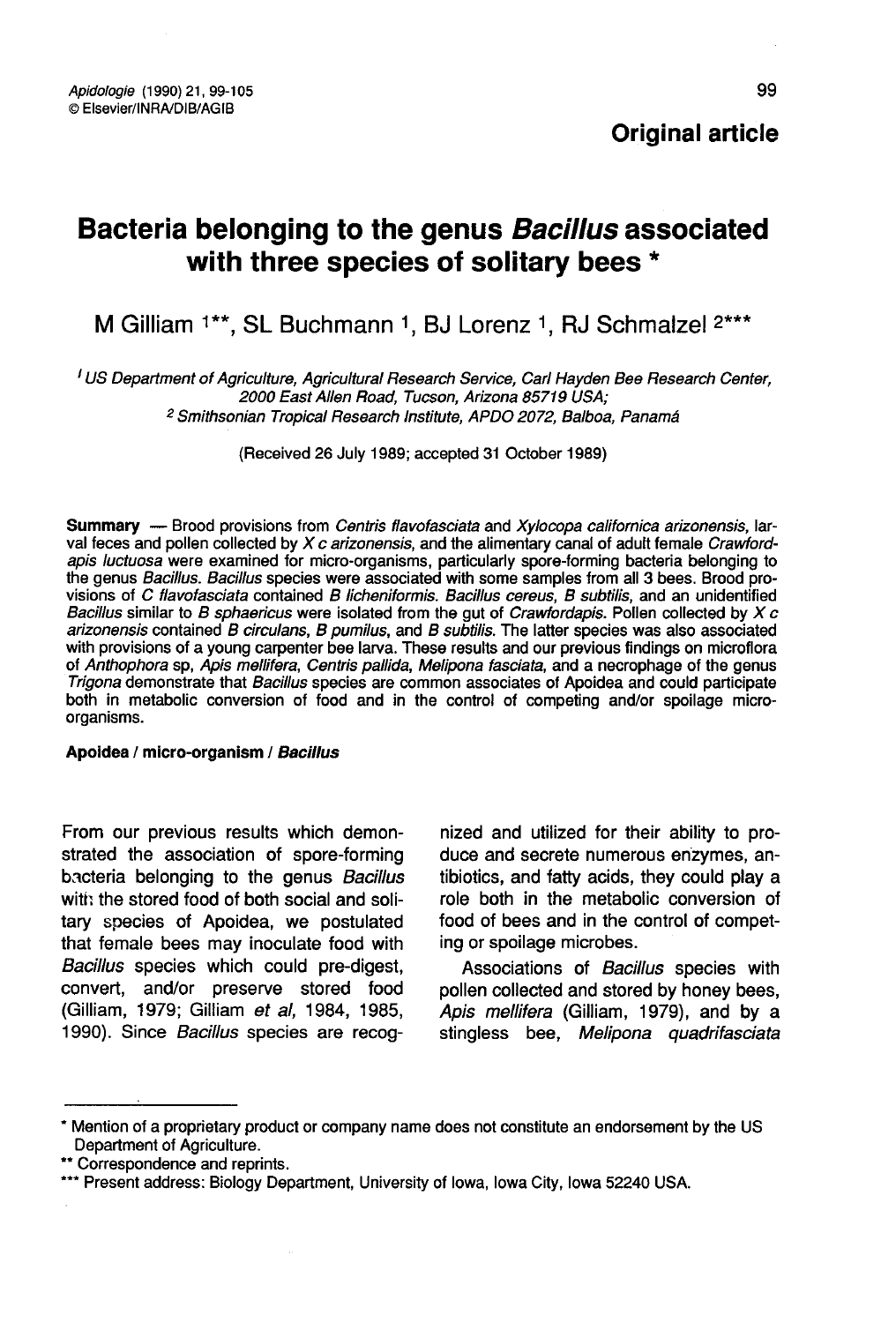(Machado, 1971), have been reported. Machado (1971) also found at least 1 species of Bacillus in the larval food of 13 stingless bee species. Gilliam et al (1984, 1985) examined larval provisions of Anthophora sp, Centris pallida, and an obligate necrophage of the genus Trigona and found that all contained 1-5 species of Bacillus but no other micro-organisms. The same species of Bacillus (B circulans, B licheniformis, B megaterium, B pumilus, and B subtilis) were found in glandular cell provisions made by the Trigona in the tropical wet forest and in pollen collected and stored as bee bread by A mellifera in the Arizona desert. Bacillus circulans was isolated from larval provisions of the solitary, soil-nesting bees. Anthophora sp and C pallida; B coagulans, B firmus, and B megaterium were also present in provisions of C pallida. Recently, we reported B alvei, B circulans, and B megaterium from stored food of a social stingless bee, Melipona fasciata, from Panamá (Gilliam et al, 1990). Bacillus megaterium was isolated from brood provisions, pollen from storage pots, and honey from storage pots. The 2 other species of Bacillus were found in a few honey and brood provision samples but not in stored pollen. Few other microorganisms were found.

In this paper, we report Bacillus species associated with 3 species of solitary bees. Unfortunately, solitary bees and their provisions are not readily obtainable. Nesting sites are difficult to locate, and bees and provisions are present only for a few days or weeks within the year. Centris flavofasciata samples were collected in Guanacaste Province, Costa Rica in February 1986. Crawfordapis luctuosa adult females were obtained in October 1983 from a nesting aggregation described by Roubik and Michener (1985) in Chiriquí Province, Panamá. Samples from the carpenter bee, Xylocopa californica arizonensis, from Box Canyon in the Santa Rita Mountains in southern Arizona were collected in May 1986. The first 2 bee species nest in soil;  $X$ c arizonensis nests in the previous season's infructescences of Agave, Yucca, and Dasylirion (Agavaceae). Centris and Xylocopa are anthophorids, and Crawfordapis is a colletid bee.

Bees and cells were frozen at  $-20$  °C and/or freeze-dried until samples (table I) were removed for microbiological analyses for bacteria, molds, and yeasts by procedures previously described (Gilliam et al, 1985, 1990). Adult Crawfordapis female bees were surface-sterilized with ethanol, rinsed in 3 washes of sterile distilled water, and dissected under sterile conditions to remove the alimentary tract which was divided into 2 sections, esophagus plus crop and ventriculus through rectum, each of which was individually homogenized in 1 ml of sterile distilled water and then plated. Pollen and fecal pellets from Xylocopa were also homogenized before plating. The pollen sample had been collected by the female, mixed with nectar, and stored outside the cells against the burrow wall close to the entrance hole. Brood provisions from individual cells were plated directly. Nutrient agar, TYG (tryptic soy agar with glucose and yeast extract), Czapek solution agar, YM-1 agar, and thioglycollate medium incubated at 25 °C and 37 °C were the isolation media. Thioglycollate medium was used to test for the presence of microaerophilic and anaerobic organisms, and any growth in these tubes was transferred to nutrient agar and TYG plates. When growth on these media was poor, plates of brain heart infusion agar were also inoculated. Plates were incubated aerobically, under  $5\%$  CO<sub>2</sub>, and<br>apparable the determine whether the original anaerobically to determine whether the organisms were facultative, microaerophilic, or anaerobic.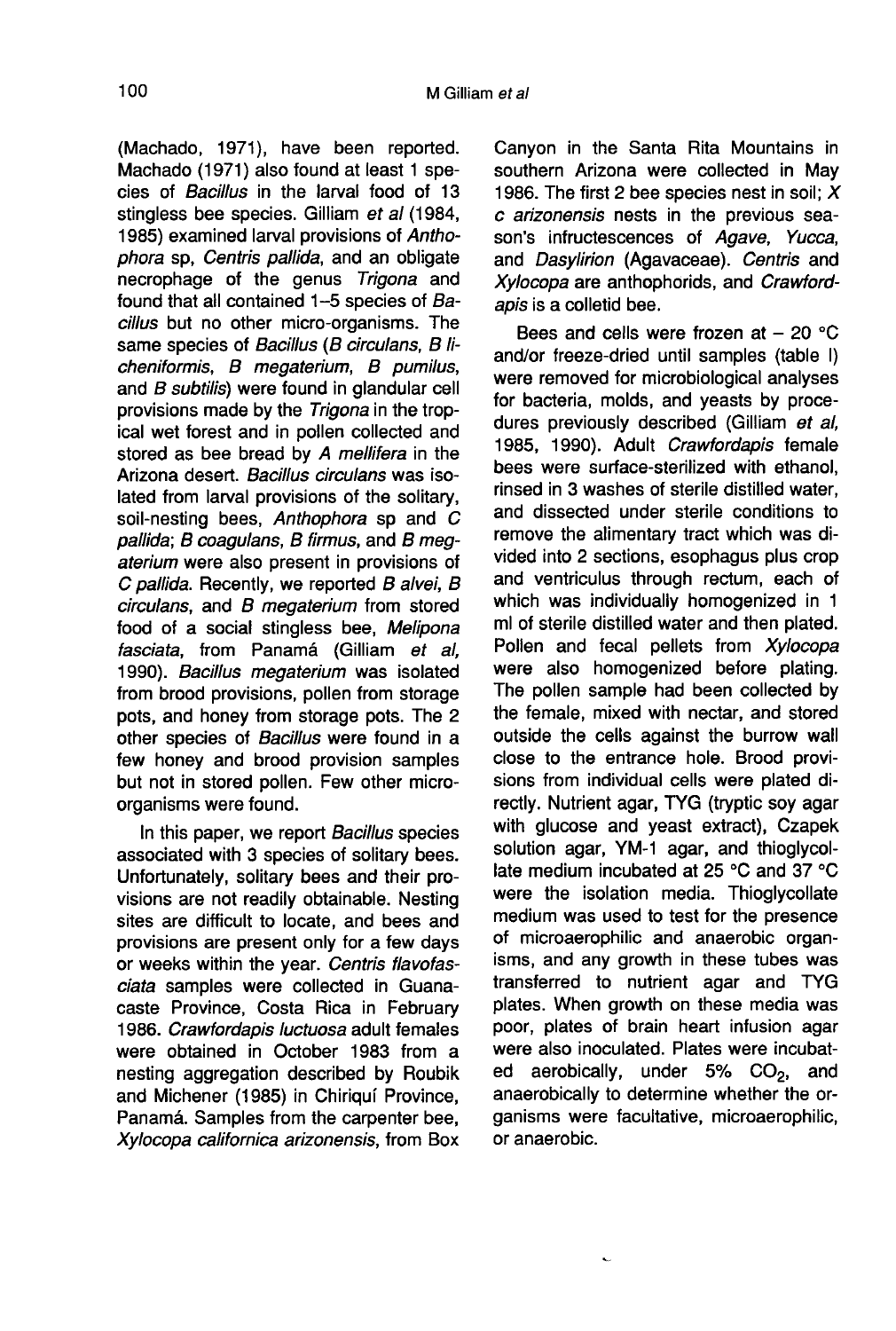| Bee                   | Sample                                | Micro-organism                | Number of isolations    |
|-----------------------|---------------------------------------|-------------------------------|-------------------------|
| Centris flavofasciata | provision 1 (egg)                     | <b>Bacillus licheniformis</b> | з                       |
|                       | provision 2 (larva)                   | <b>B</b> licheniformis        | 2                       |
|                       |                                       | orange actinomycete           | 1                       |
|                       |                                       | white mold                    | 1                       |
| Crawfordapis luctuosa | Female 1                              |                               |                         |
|                       | ECa<br><b>VR</b> <sup>b</sup>         | <b>ND<sup>c</sup></b>         |                         |
|                       | Female 2                              | <b>B</b> subtilis             | 9                       |
|                       | ЕC                                    |                               |                         |
|                       | VR.                                   | none<br>none                  |                         |
|                       | Female 3                              |                               |                         |
|                       | EC                                    | Gram-positive anaerobic       |                         |
|                       |                                       | bacterium                     | $\mathbf{2}$            |
|                       | VR.                                   | none                          |                         |
|                       | Female 4                              |                               |                         |
|                       | EC                                    | none                          | 1                       |
|                       | VR.                                   | <b>B</b> cereus               |                         |
|                       | Female 5                              |                               |                         |
|                       | EC                                    | none                          |                         |
|                       | VR                                    | unidentified Bacillus sp      | 2                       |
| Xylocopa californica  | provision 1                           |                               |                         |
| arizonensis           | (large larva)                         | mucoid bacterium              | 8                       |
|                       |                                       | white mold                    | 5                       |
|                       |                                       | brown mold                    | 1                       |
|                       | feces                                 | bacterium                     | 1                       |
|                       | provision 2                           |                               |                         |
|                       | (large larva)                         | small yeast                   | 5                       |
|                       | feces                                 | mold                          | 1                       |
|                       | provision 3                           |                               |                         |
|                       | (large larva)                         | mold                          | 2                       |
|                       |                                       | small yeast                   | $\ddagger$              |
|                       | feces                                 | none                          |                         |
|                       | provision 4<br>(very young larva)     | <i>Alternaria</i> sp          | 3                       |
|                       |                                       | B subtilis                    | 2                       |
|                       |                                       | Stachybotrys sp               | 1                       |
|                       | provision 5                           |                               |                         |
|                       | (late first instar larva) small yeast |                               | 15                      |
|                       |                                       | mold                          | 1                       |
|                       | feces from larvae 6                   | none                          |                         |
|                       | pollen                                | small yeast                   | 9                       |
|                       |                                       | gray mold                     | 4                       |
|                       |                                       | B pumilus                     | $\overline{\mathbf{c}}$ |
|                       |                                       | green mold                    | 2                       |
|                       |                                       | white mold                    | $\overline{c}$          |
|                       |                                       | <b>B</b> circulans            | 1                       |
|                       |                                       | B subtilis                    | 1                       |
|                       |                                       | Streptomyces sp               | 1                       |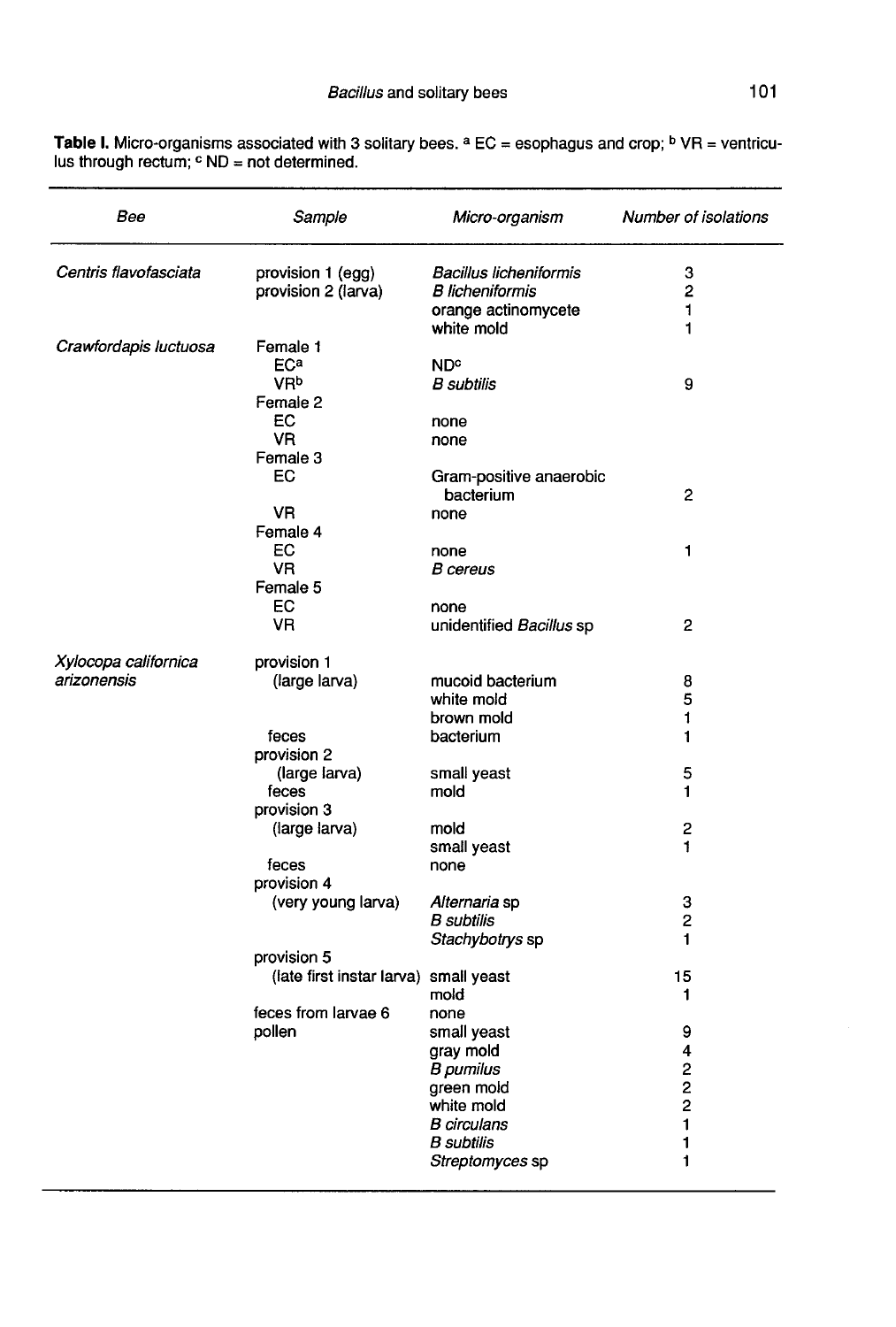Bacillus species were associated with some of the samples from each of the 3 bee species tested (table I). Brood provisions of C flavofasciata contained B licheniformis. Bacillus cereus, B subtilis, and an unidentified Bacillus, which gave reactions in taxonomic tests that were closest to those for  $B$  sphaericus, were isolated from the gut but not the crop of Crawfordapis adult females bees. Pollen collected by  $X$  c arizonensis contained  $B$ circulans, B pumilus, and B subtilis. The latter species was also isolated from provisions containing a young carpenter bee larva.

Pollen (74% Prosopis, 22% Fouquieria, 4% Argemone, 0.4% Liliaceae, 0.4% miscellaneous legumes) collected and stored by  $Xc$  arizonensis contained the same Bacillus species as almond, Prunus dulcis, pollen collected and stored by A mellifera with the exception of  $B$  megaterium (Gilliam, 1979). Bacillus licheniformis and B subtilis, species isolated from brood provisions in the present experiment, were also found previously in brood provisions of the necrophage of the genus Trigona (Gilliam et al, 1985). Bacillus cereus and B subtilis, isolated from Crawfordapis ventriculus-rectum, have been reported from the alimentary canal of A mellifera workers (Gilliam and Valentine, 1976; Gilliam and Morton, 1978) and queens (Gilliam, 1978).

Since the aim of our study was to determine associations of Bacillus species and bees, detailed efforts were not made to identify other micro-organisms that were isolated. From the limited samples available for analyses, it appears that diverse microbial associations as found previously for A mellifera (Gilliam, 1989) may occur with the carpenter bee,  $X$  c arizonensis, since bacteria, yeasts, and molds were isolated.

Since 3 of 5 female Crawfordapis contained Bacillus species in the gut, exami-

nation of additional bees and brood provisions, which were unavailable when our collections were made, are necessary to determine whether Bacillus species are responsible for the absence of other microbes in the gut and whether they are transferred to provisions. Microbiological data from C pallida (Gilliam et al, 1984) and C flavofasciata show the association of Bacillus, although of different species, with Centris.

As a screening process to assess potential enzymatic contributions by the Bacillus species isolated, strains were tested for production of 19 enzymes with the API ZYM system as previously described (Gilliam et al, 1985). Ten of the 19 enzymes were produced by strains associated with each of the 3 bees, although the specific enzymes varied (table II). All strains produced caprylate esterase-lipase. Enzymes produced in the highest concentrations were as follows: acid phosphatase  $(≥ 40$  nanomoles) by B cereus and B subtilis from *Crawfordapis*, chymotrypsin ( $\geq 30$ nanomoles) by B circulans from pollen collected by Xylocopa and by B subtilis from Crawfordapis, alkaline phosphatase  $(≥ 30$ nanomoles) by B pumilus from pollen collected by Xylocopa, caprylate esteraselipase ( $\geq$  30 nanomoles) by B pumilus and B subtilis from pollen collected by Xylocopa, and leucine aminopeptidase ( $\geq$  30 nanomoles) by B subtilis from Crawfordapis.

Results from taxonomic tests showed that all isolates produced catalase. All isolates from C flavofasciata and Xylocopa produced proteases that hydrolyzed casein; all from Xylocopa fermented glucose with acid production and produced proteases that liquefied gelatin; all from Centris produced amylase, reduced nitrates to nitrites, and fermented glucose, arabinose, mannitol, and trehalose with acid production; and all from Centris and Crawfordapis and most from Xylocopa grew in acid pH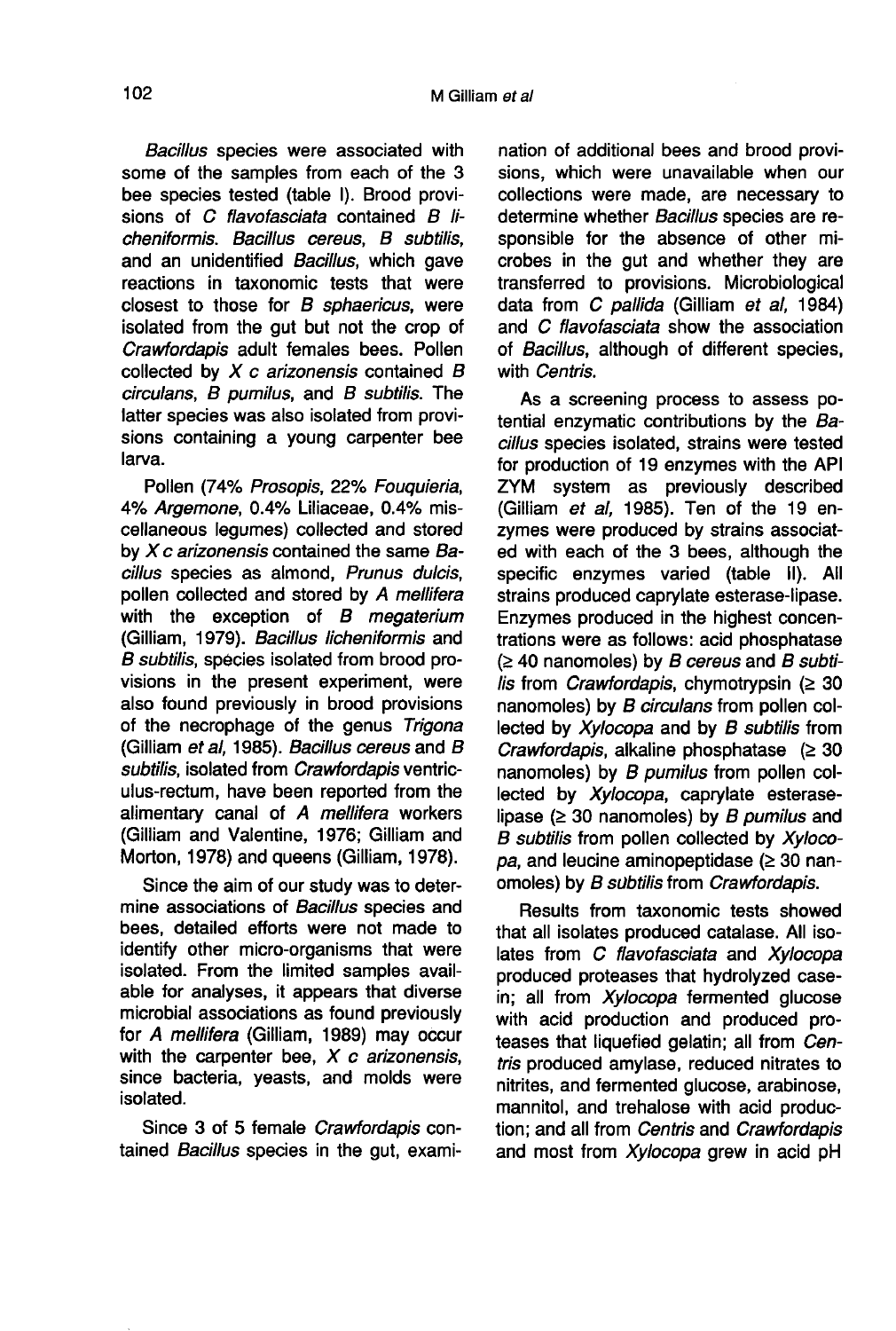| Enzyme                     | Centris<br>flavofasciata | Crawfordapis<br>luctuosa | Xylocopa<br>californica<br>arizonensis |
|----------------------------|--------------------------|--------------------------|----------------------------------------|
| Alkaline phosphatase       | ÷                        | ÷                        | v                                      |
| <b>Butyrate esterase</b>   | Va                       |                          |                                        |
| Caprylate esterase-lipase  | +                        |                          |                                        |
| Myristate lipase           |                          |                          |                                        |
| Leucine aminopeptidase     |                          |                          |                                        |
| Valine aminopeptidase      |                          |                          | ٧                                      |
| Cystine aminopeptidase     |                          |                          |                                        |
| Trypsin                    |                          | v                        |                                        |
| Chymotripsin               |                          |                          | v                                      |
| Acid phosphatase           |                          |                          | v                                      |
| Phosphamidase              |                          |                          |                                        |
| $\alpha$ -Galactosidase    |                          |                          |                                        |
| <b>B-Galactosidase</b>     |                          |                          |                                        |
| <b>B-Glucuronidase</b>     |                          |                          |                                        |
| α-Glucosidase              | ٠                        |                          | v                                      |
| <b>B-Glucosidase</b>       |                          |                          |                                        |
| N-Acetyl-β-glucosaminidase |                          |                          |                                        |
| $\alpha$ -Mannosidase      |                          |                          |                                        |
| $\alpha$ -Fucosidase       |                          |                          |                                        |

Table II. Summary of enzymes produced by Bacillus species associated with 3 species of solitary hees  $aV = \text{variable}$ 

and at high osmotic pressure. Otherwise, there was variability in these characteristics with the exception of the failure of isolates from *Crawfordapis* to ferment arabinose, mannitol, and xylose.

Therefore, based on results from taxonomic tests and the API ZYM system, isolates from provisions of Centris were the most active with regard to carbohydrate catabolism, and those from the ventriculusrectum of Crawfordapis were the least active. Isolates from all sources produced enzymes involved in protein and lipid catabolism. These data provide information on the biochemical capabilities of the bacteria, but further work is necessary to ascertain how they relate to the metabolism and biochemistry of the bees.

Our work on the association of Bacillus species and bees is continuing as more material becomes available. After these surveys are completed, more detailed research will be required to assess the dynamics, ecology, and specific contributions of these micro-organisms to bees.

### ACKNOWLEDGMENT

We thank Dr Lyn Loveless, University of Kansas, for help in freeze-drying the specimens of Crawfordapis luctuosa in Panamá.

Résumé — Bactéries appartenant au genre Bacillus associées à trois es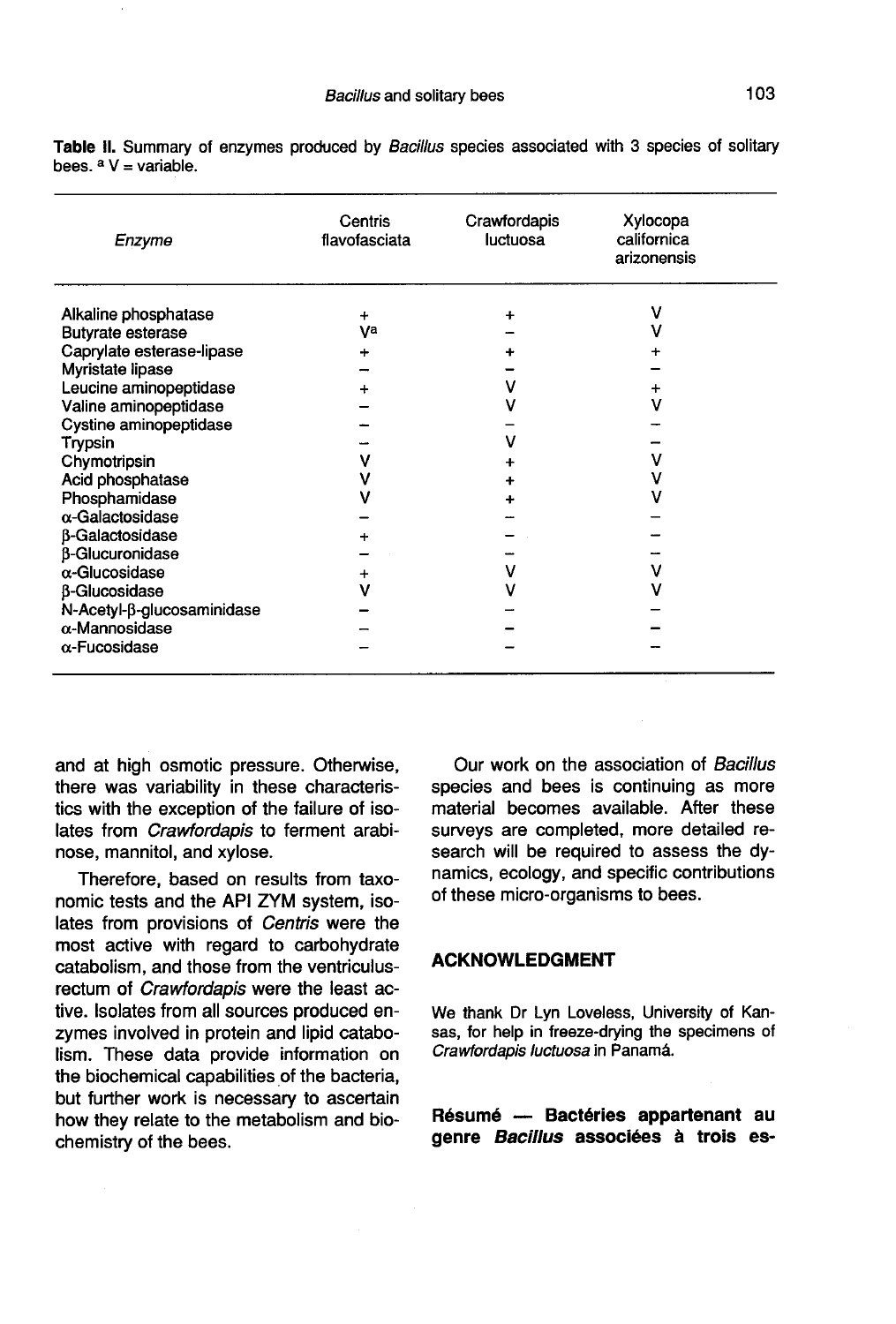pèces d'abeilles solitaires. Afin de poursuivre l'inventaire des bactéries sporulantes à Gram positif du genre Bacillus, nous avons mené une étude microbiologique des provisions à couvain de Centris flavofasciata et de Xylocopa californica arizonensis, du tube digestif de la femelle adulte de Crawfordapis luctuosa, des fécès de larves de X c arizonensis et du pollen collecté par celle-ci. Des espèces de Bacillus ont été trouvées dans certains échantillons de ces 3 abeilles. Les provisions à couvain de C flavofasciata contenaient B licheniformis. B cereus, B subtilis et un Bacillus non identifié, semblable à B sphaericus, ont été isolés de l'intestin de Crawfordapis. Le pollen récolté par X c arizonensis contenait B circulans, B pumilus et B subtilis. Cette dernière espèce était aussi associée aux provisions d'une jeune larve de xylocope.

Ces résultats sont comparés avec les précédents concernant la microflore d'Anthophora sp, Apis mellifica, Centris pallida, Melipona fasciata et une abeille nécrophage du genre Trigona. Ils montrent que les espèces de Bacillus sont communément associées aux Apoïdes. Ces bactéries pourraient prendre part, à la fois à la transformation métabolique de la nourriture des abeilles et à la lutte contre les micro-organismes concurrents qui gâtent la nourriture.

#### Apoidea / microorganisme / Bacillus

Zusammenfassung — Bakterien aus der Gattung *Bacillus*, die bei drei Arten<br>Solitärer Bienen vorkommen. Um vorkommen. zusätzliche Bienenarten auf das Vorkommen Gram-positiver, sporenbildender Bakterien aus der Gattung Bacillus zu überprüfen, wurden mikrobiologische Untersuchungen durchgeführt an 1) Brut-Nahrungsvorräten von Centris flavofasciata; 2) dem Verdauungstrakt adulter Weibchen von Crawfordapis luctuosa; 3) Brut-Nahrungsvorräten, Larven-Fäzes und Pollen aus Nestern von Xylocopa californica arizonensis. Bei allen diesen drei Bienen wurden in einigen Proben Bacillus-Arten gefunden. Die Brutnahrung von C flavofasciata enthielt B licheniformis. Bacillus cereus, B subtilis und ein unbestimmter Bacillus, ähnlich dem B sphaericus, wurden aus dem Darm von Crawfordapis isoliert. Der von X c arizonica gesammelte Pollen enthielt B circulans, B pumilus und B subtilis. Letzere Art kam auch in den Vorräten einer jungen Larve der Holzbiene vor. Diese Resultate werden mit unseren früheren Ergebnissen über die Mikroflora von Anthophora, Apis mellifera, Centris pallida, Melipona fasciata und einem Nekrophagen (Aasfresser) der Gattung Trigona verglichen. Sie zeigen, daß Bacillus-Arten bei den Apoidea ganz allgemein vorkommen. Diese Bakterien könnten sowohl an der metabolischen Umwandlung der Bienennahrung wie an der Kontrolle der konkurrierenden, die Nahrung verderbenden Mikroorganismen beteiligt sein.

## Apoidea / Mikroorganismus / Bacillus

#### **REFERENCES**

- Gilliam M (1978) Bacteria belonging to the genus Bacillus isolated from selected organs of queen honey bees, Apis mellifera. J Invertebr Pathol 31, 389-391
- Gilliam M (1979) Microbiology of pollen and bee bread: the genus Bacillus. Apidologie 10, 269-274
- Gilliam M (1989) Microbial ecology of honey bees. The XXXIst Int Cong of Apiculture, Warsaw, Poland, 1987, Apimondia Publ, Bucharest, 217-220
- Gilliam M, Valentine DK (1976) Bacteria isolated from the intestinal contents of foraging worker honey bees, Apis mellifera: the genus Bacillus. J Invertebr Pathol 28, 275-276